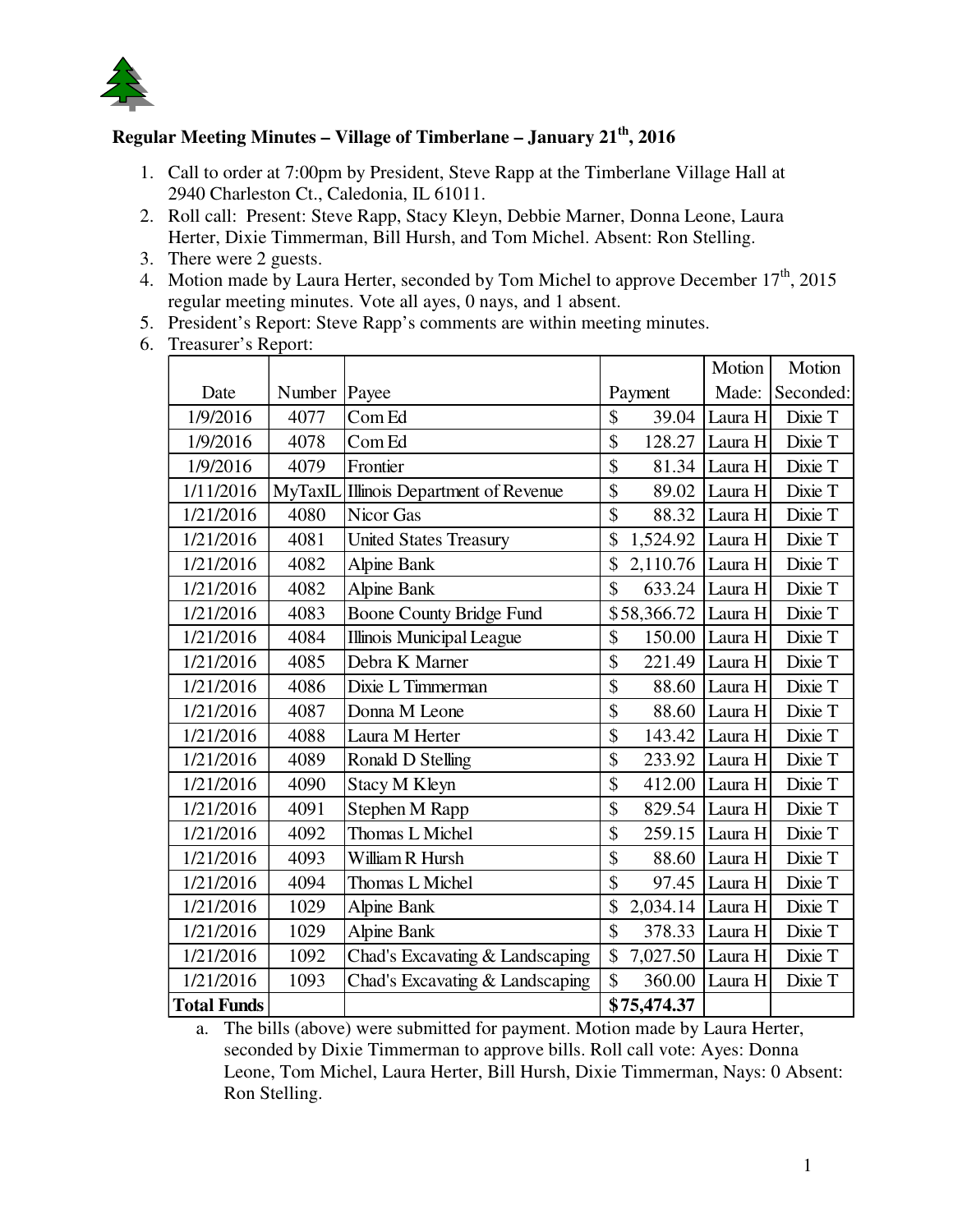- b. Motion made by Tom Michel, seconded by Dixie Timmerman to approve December 2015 Treasurer's Report. Vote all ayes, 0 nays and 1 absent.
- 7. Committee Reports
	- a. Finance
		- i. Stacy Kleyn prepared the W3 tax forms and distributed the 2015 W2 forms.
		- ii. Motion made by Dixie Timmerman, seconded by Laura Herter to transfer \$40,000 from the General Non-Specific Funds to General Street Funds within Account 115 in support of paying Timberlane's portion of the Orth road bridge replacement. Vote all ayes, 0 nays and 1 absent.
		- iii. Motion made by Bill Hursh, seconded by Donna Leone to allow Steve Rapp, Stacy Kleyn and Debbie Marner to make all the changes necessary to move out of Illinois Funds and into the US Bank system before Feb  $10<sup>th</sup>$ deadline, and report back at the next regular meeting. This change is required due to the closing of Ill Funds where Timberlane's investment and checking accounts are being held. Vote all ayes, 0 nays and 1 absent.
	- b. Planning and Zoning
		- i. Charley Chapman from Independent Inspections is in discussions with the new owner of the unpermitted out building on the old Schumacher property.
	- c. Roads/Highways/Bridges
		- i. No culvert permits issued.
		- ii. The trustees discussed filling large potholes on village roads as soon as weather permits.
		- iii. Tom Michel is replacing the missing sign on Dawson Lake road.
	- d. Village Hall
		- i. Repairs were made to the heat exchanger that went out along with a loose sensor on the large furnace outside that heats the main building. Steve Rapp suggested new commercial furnace quotes would be next.
		- ii. Laura Herter received inquiries from village residents on renting the village hall. Trustees discussed lowering the rental cost and will prepare a revision for review next month.

## 8. Old Business

- a. None.
- 9. New Business
	- a. Guest John Toft and Bob Whalen inquired about traffic safety and accidents involving the Dawson Lake and Caledonia road intersection and the Orth and Beloit road intersection. Suggestions for improving safety involved clearing shrubs, adding flashing lights and signs, rumble strips were discussed. They asked about sending letters to land owners to clear obstructions and Steve Rapp offered to check with the Boon County transportation offices for help.
	- b. Guest Bob Whalen asked about mosquito abatement spraying during the 2016 season. He offered to request for quotes. No action taken by the board of trustees.
- 10. Actions from previous meetings:

| <b>Open Actions:</b>                                        | <b>Meeting</b> | <b>Contact</b> |
|-------------------------------------------------------------|----------------|----------------|
| Single Waste Refuse collection consideration to investigate | Nov 2012       | Tom Michel     |
| Lower weight limit on Dawson Lake road from 54,000 lbs to   | Mar 2013       | Trustees       |
| 30,000 lbs as recommended by Hanson Engineering and IDOT.   |                |                |